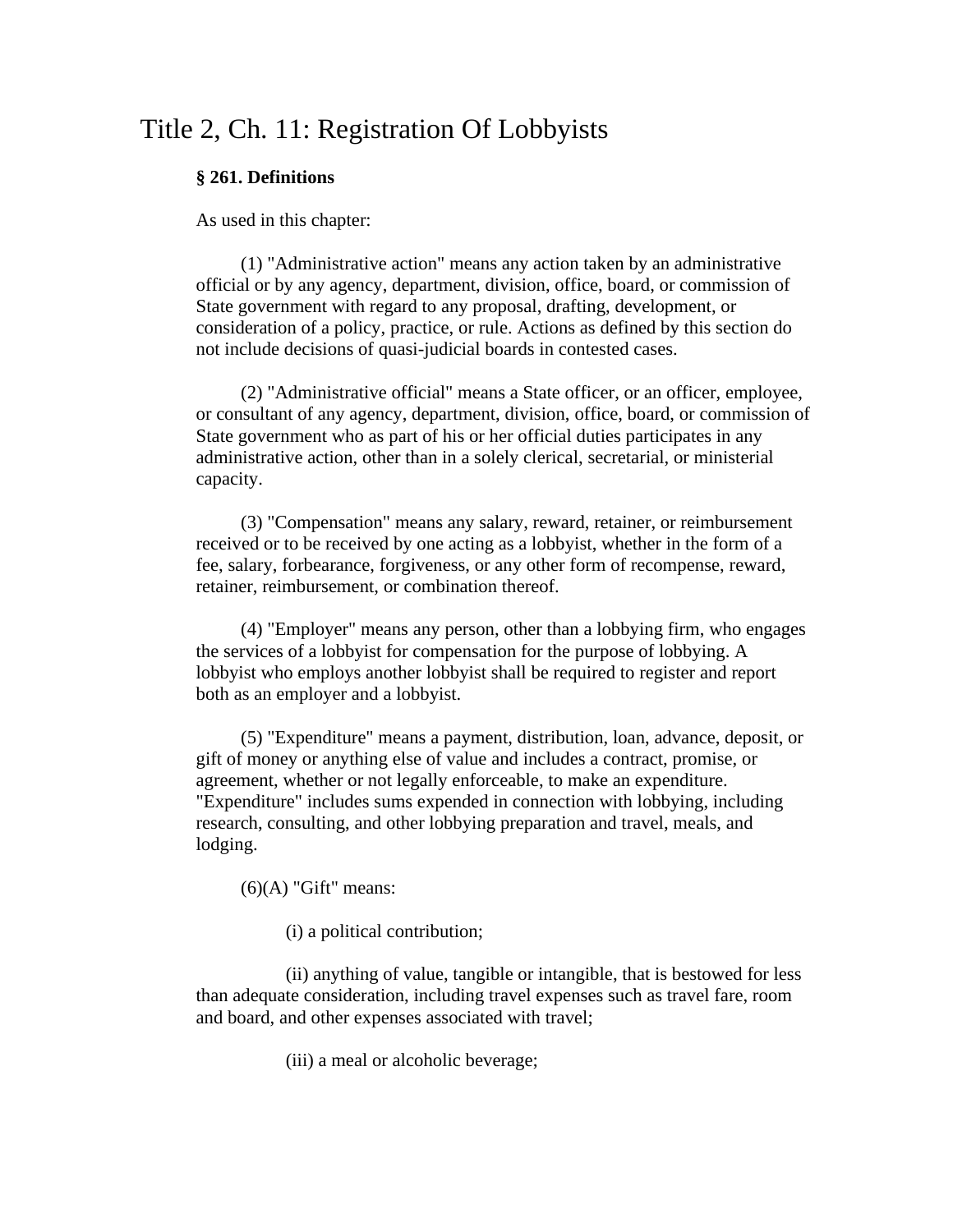(iv) a ticket, fee, or expenses for or to any sporting, recreational, or entertainment events;

(v) a speaking fee or honorarium, except actual and reasonable travel expenses;

(vi) a loan made on terms more favorable than those made generally available to the public in the normal course of business.

(B) "Gift" does not mean:

(i) anything given between immediate family members;

(ii) printed educational material such as books, reports, pamphlets, or periodicals;

(iii) a gift which is not used and which, within 30 days after receipt, is returned to the donor or for which the donor is reimbursed for its fair market value; and

(iv) a devise or inheritance.

(7) "Legislator" means any member or member-elect of the General Assembly.

(8) "Legislative action" means any action by a legislator with regard to introduction of a bill, resolution, or amendment or with regard to any bill, resolution, amendment, report, appointment, recommendation, nomination, election, proposed or final proposed rule, or other matter proposed for consideration by or pending in the General Assembly or in any committee of the General Assembly.

(9) "Lobby" or "lobbying" means:

(A) to communicate orally or in writing with any legislator or administrative official for the purpose of influencing legislative or administrative action;

(B) solicitation of others to influence legislative or administrative action;

(C) an attempt to obtain the goodwill of a legislator or administrative official by communications or activities with that legislator or administrative official intended ultimately to influence legislative or administrative action; or

(D) activities sponsored by an employer or lobbyist on behalf of or for the benefit of the members of an interest group, if a principal purpose of the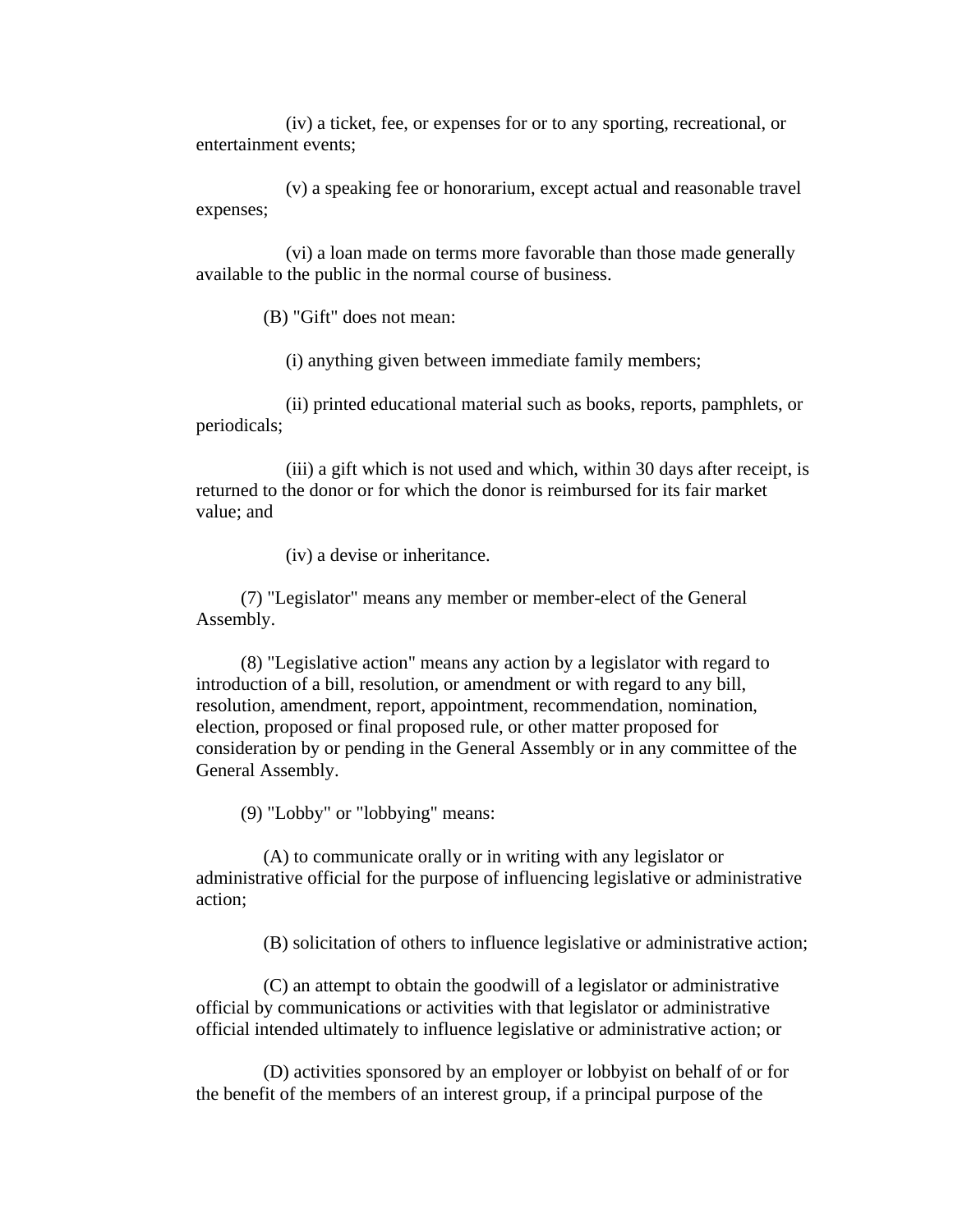activity is to enable such members to communicate orally with one or more legislators or administrative officials for the purpose of influencing legislative or administrative action or to obtain their goodwill.

(10) "Lobbyist" means a person who receives or is entitled to receive, either by employment or contract, \$500.00 or more in monetary or in-kind compensation in any calendar year for engaging in lobbying, either personally or through his or her agents, or a person who expends more than \$500.00 on lobbying in any calendar year.

(11) "State officer" means the Governor, Lieutenant Governor, Attorney General, Secretary of State, State Treasurer, and Auditor of Accounts.

(12) "Lobbying firm" means a sole proprietorship, partnership, corporation, limited liability corporation, or unincorporated association which receives or is entitled to receive \$500.00 or more in monetary or in-kind compensation for engaging in lobbying, either personally or through its agents, in any calendar year and employs more than one individual lobbyist, contracts with at least one other lobbyist, or is affiliated with at least one other lobbyist.

(13) "Immediate family" means a person's spouse or civil union partner, parent, sibling, child, or in-law, including a parent, sibling, or child of a spouse or civil union partner. (Added 1989, No. 160 (Adj. Sess.), § 2, eff. April 30, 1990; amended 1993, No. 101, § 1; 2005, No. 99 (Adj. Sess.), § 1, eff. Jan. 1, 2007; 2007, No. 5, § 1, eff. April 12, 2007.)

# **§ 262. Exempted persons**

The following persons are exempt from the registration and reporting provisions of this chapter:

(1) a person who engages in lobbying solely by testifying before committees of the General Assembly and agencies, departments, divisions, offices, boards, and commissions of State government and providing information requested by legislators or administrative officials;

(2) a duly-elected or appointed official or employee of the United States, the State of Vermont, or of any instrumentality, agency, or governmental subdivision of the foregoing, when acting solely in connection with matters relating to the person's office or public duties. However, if one of the foregoing individuals or entities contracts with a lobbyist, that person or entity, as well as that lobbyist, shall comply with the provisions of this chapter;

(3) the government of the United States, of the State of Vermont, or of any instrumentality, agency, or political subdivision of the foregoing;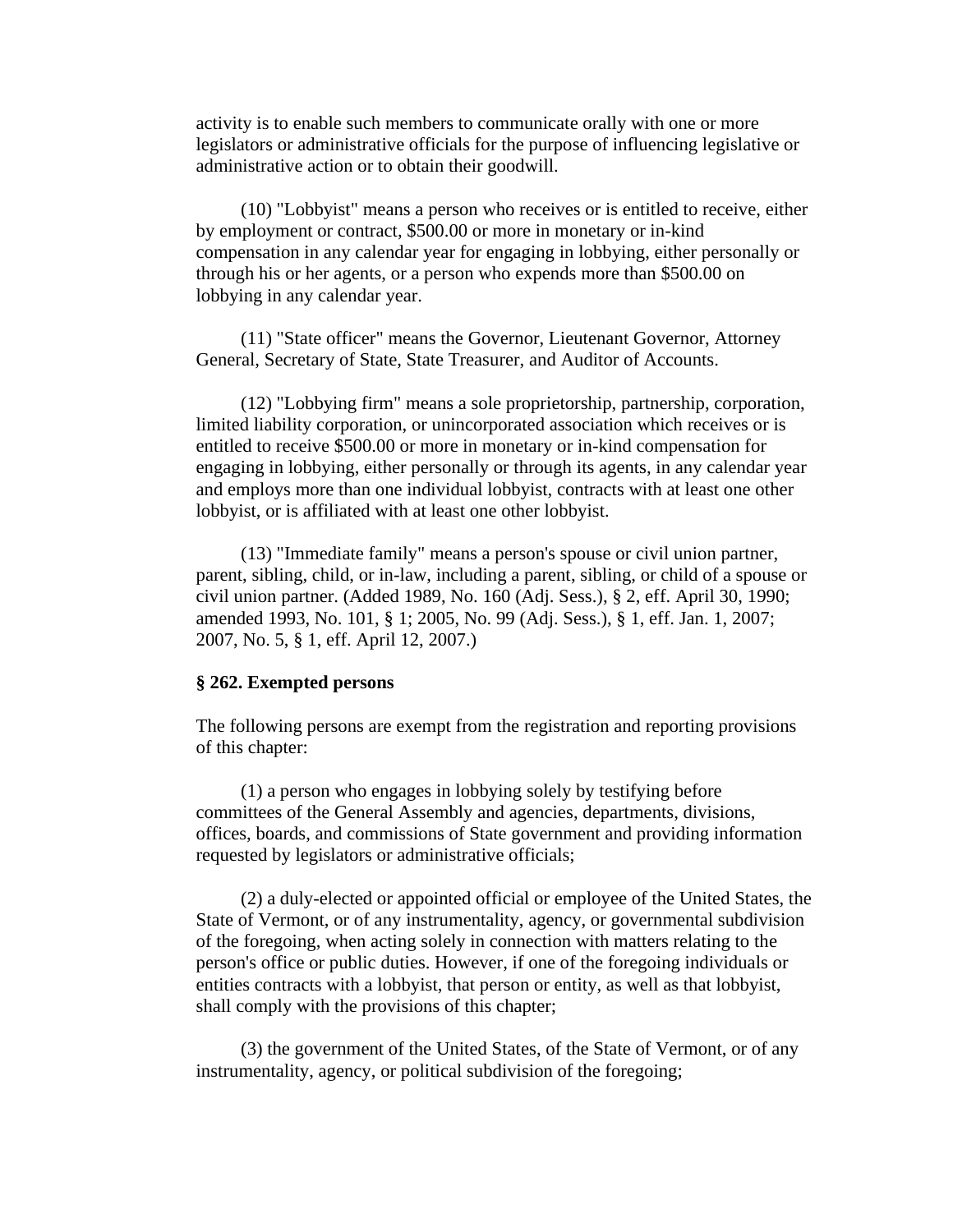(4) a person who owns, publishes, or is employed by any news medium while engaged solely in the acquisition or dissemination of news on behalf of the news medium. (Added 1989, No. 160 (Adj. Sess.), § 2, eff. April 30, 1990; amended 2005, No. 99 (Adj. Sess.), § 2, eff. Jan. 1, 2007.)

# **§ 263. Registration of lobbyists and employers; fees**

(a) On forms provided by the Secretary of State, every lobbyist shall register with the Secretary of State before, or within 48 hours of, commencing lobbying activities. A lobbyist shall file a separate registration statement for each of the lobbyist's employers.

(b) On forms provided by the Secretary of State, every employer shall register with the Secretary of State before, or within 48 hours of, engaging a lobbyist. If an employer engages an additional lobbyist, the employer shall file a supplemental registration statement.

(c) A registration statement filed by a lobbyist shall be signed by the lobbyist and shall contain the following information:

(1) The name, mailing address, and telephone number of the lobbyist.

(2) The name of the employer and date of employment for the biennium.

(3) A description of the matters for which lobbying has been engaged by the employer.

(4) If a lobbyist is compensated, in whole or in part, by an employer for the purpose of lobbying on behalf of another person or group or coalition, the lobbyist shall provide the name of the employer, the name of the person, group, or coalition on whose behalf he or she lobbies, and a description of the matters for which lobbying has been engaged by the employer.

(5) A current passport-type photograph of the lobbyist.

(6) All subject areas for which lobbying is performed.

(d) A registration statement filed by an employer shall be signed by the employer and shall contain the following information:

(1) the name of the employer;

(2) the trade name, if any, of the employer;

(3) the mailing address and the telephone number of the employer;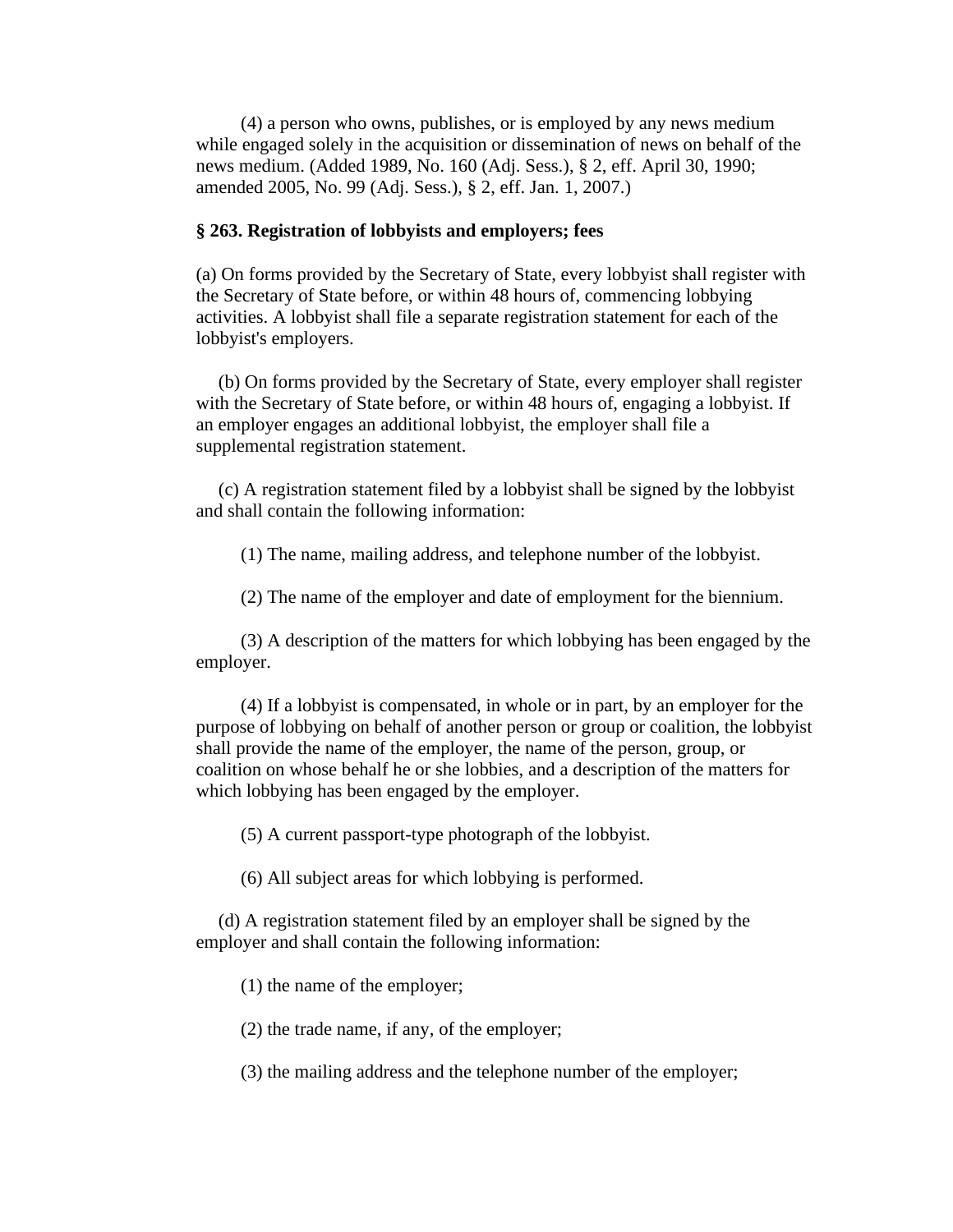(4) the contact person for the employer;

(5) the name and mailing address of each lobbyist engaged by the employer and the date of employment or contract for the biennium.

(e) A registration shall be valid from the date of filing to December 31 of the second year of a biennium, except that a registration may be made in December of an even-numbered year for the ensuing biennium.

(f) Every employer and every lobbyist shall pay an initial registration fee of \$60.00.

(g) An employer shall pay a fee of \$15.00 for each lobbyist engaged by the employer. A lobbyist shall pay a fee of \$15.00 for each employer represented.

(h) A person who fails to file on time a statement required by this section shall pay a late registration fee of \$25.00 for each day the statement is late, not to exceed \$350.00.

(i) A registration shall be terminated by the Secretary of State upon written notification by the employer or lobbyist that lobbying has ceased by or on behalf of the employer or lobbyist and that the registrant has filed a final disclosure report under section 264 of this title.

(j) The Secretary of State shall prepare a list of names and addresses of lobbyists and their employers, and the list shall be published at the end of the second legislative week of each regular or adjourned session. Supplemental lists shall be published monthly during the remainder of the legislative session. On or before March 15 of the first year of each legislative biennium, the Secretary of State shall publish no fewer than 500 booklets containing an alphabetical listing of all registered lobbyists, including, at a minimum, a current passport-type photograph of the lobbyist, the lobbyist's business address, telephone and fax numbers, a list of the lobbyist's clients, and a subject matter index. (Added 1989, No. 160 (Adj. Sess.), § 2, eff. April 30, 1990; amended 1993, No. 101, § 1a; 1997, No. 155 (Adj. Sess.), § 66e; 2005, No. 99 (Adj. Sess.), § 3, eff. Jan. 1, 2007; 2007, No. 5, § 2, eff. April 12, 2007; 2013, No. 142 (Adj. Sess.), § 1; 2013, No. 191 (Adj. Sess.), § 9; 2015, No. 131 (Adj. Sess.), § 17.)

### **§ 264. Reports of expenditures, compensation, and gifts; employers; lobbyists**

(a) Every employer and every lobbyist registered or required to be registered under this chapter shall file disclosure reports with the Secretary of State as follows:

(1) on or before January 15, for the preceding period beginning on September 1 and ending with December 31;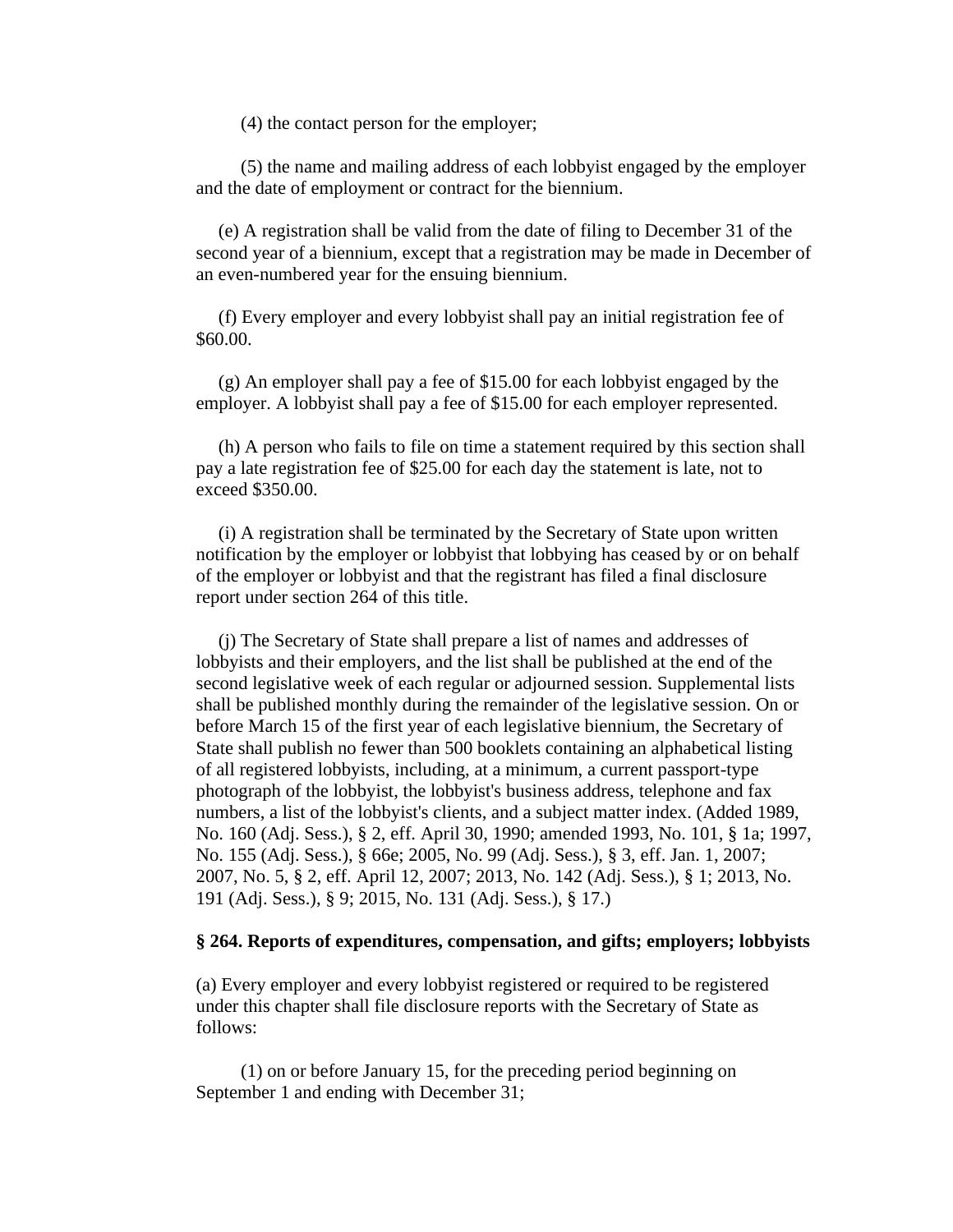(2) on or before February 15, for the preceding period beginning on January 1 and ending with January 31;

(3) on or before March 15, for the preceding period beginning on February 1 and ending with the last day of February;

(4) on or before April 15, for the preceding period beginning on March 1 and ending with March 31;

(5) on or before May 15, for the preceding period beginning on April 1 and ending with April 30;

(6) on or before June 15, for the preceding period beginning on May 1 and ending with May 31; and

(7) on or before September 15, for the preceding period beginning on June 1 and ending with August 31.

(b) An employer shall disclose for the period of the report the following information:

(1) A total of all lobbying expenditures made by the employer in each of the following categories:

(A) Advertising, including television, radio, print, and electronic media.

(B) Expenses incurred for telemarketing, polling, or similar activities if the activities are intended, designed, or calculated, directly or indirectly, to influence legislative or administrative action. The report shall specify the amount, the person to whom the amount was paid, and a brief description of the activity.

(C) Contractual agreements in excess of \$100.00 per year or direct business relationships that are in existence or were entered into within the previous 12 months between the employer and:

(i) a legislator or administrator;

(ii) a legislator's or administrator's spouse; or

(iii) a legislator's or administrator's dependent household member.

(D) The total amount of any other lobbying expenditures.

(2) The total amount of compensation paid to lobbyists or lobbying firms for lobbying. The employer shall report the name and address of each lobbyist or lobbying firm to which the employer pays compensation. It shall be sufficient to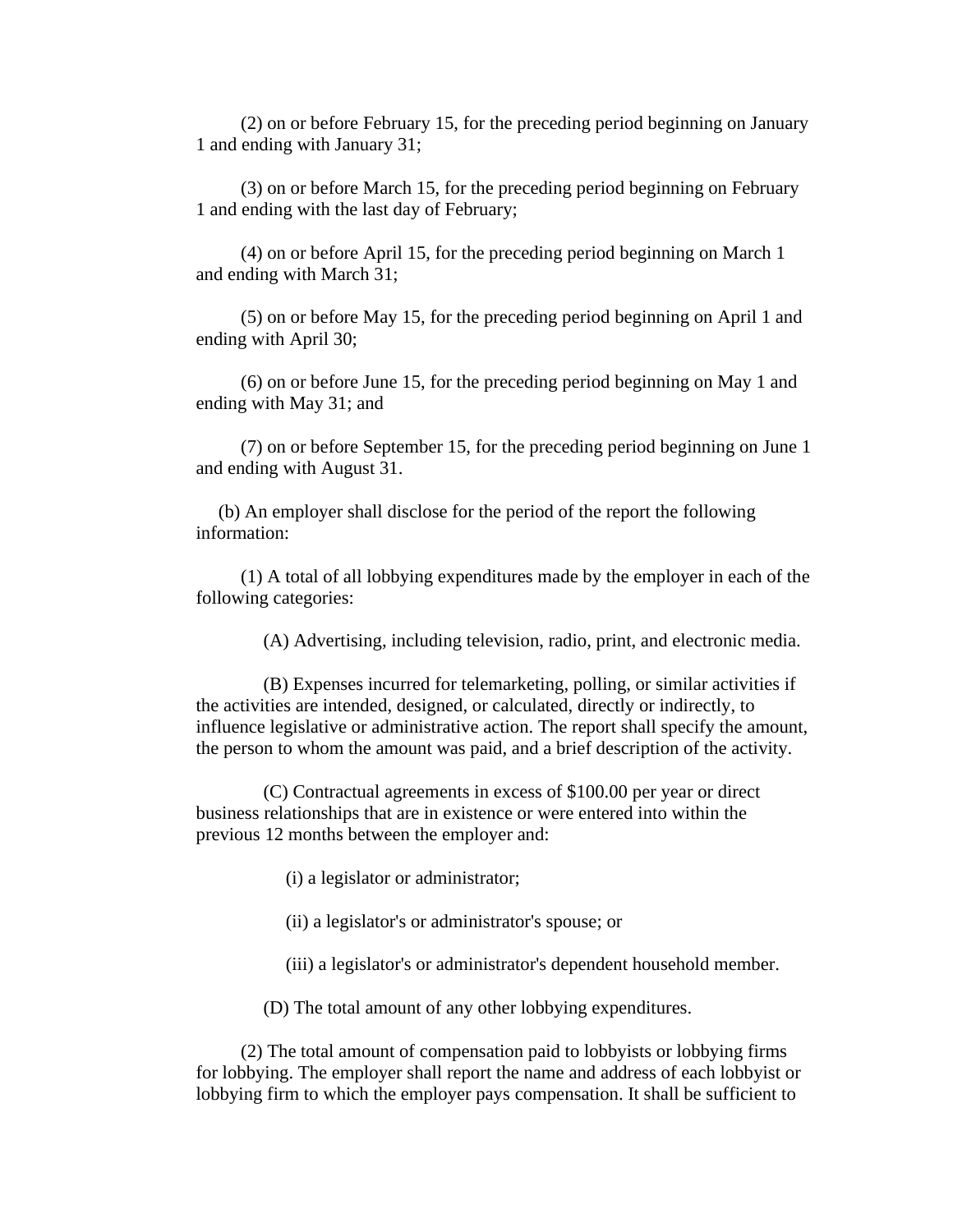include a prorated amount based on the value of the time devoted to lobbying where compensation is to be included for a lobbyist or lobbying firm whose activities under this chapter are incidental to regular employment or other responsibilities to the employer.

(3) An itemized list of every gift the value of which is greater than \$15.00, made by or on behalf of the employer to or at the request of one or more legislators or administrative officials or a member of a legislator's or administrative official's immediate family. With respect to each gift, the employer shall report the date the gift was made, the nature of the gift, the value of the gift, the identity of any legislators or administrative officials who requested the gift, and the identity of any recipients of the gift. Monetary gifts, other than political contributions, shall be prohibited.

(4) [Repealed.]

(c) A lobbyist shall disclose for the period of the report the following information:

(1) A total of all lobbying expenditures made by the lobbyist in each of the following categories:

(A) Advertising, including television, radio, print, and electronic media.

(B) Expenses incurred for telemarketing, polling, or similar activities if the activities are intended, designed, or calculated, directly or indirectly, to influence legislative or administrative action. The report shall specify the amount, the person to whom the amount was paid, and a brief description of the activity.

(C) Contractual agreements in excess of \$100.00 per year or direct business relationships that are in existence or were entered into within the previous 12 months between the lobbyist and:

(i) a legislator or administrator;

(ii) a legislator's or administrator's spouse; or

- (iii) a legislator's or administrator's dependent household member.
- (D) The total amount of any other lobbying expenditures.

(2) The total amount of compensation paid to a lobbyist, who is not employed by, subcontracted by, or affiliated with a lobbying firm, for lobbying, including the name and address of each registered employer who engaged the services of the lobbyist reporting. It shall be sufficient to include a prorated amount based on the value of the time devoted to lobbying where compensation is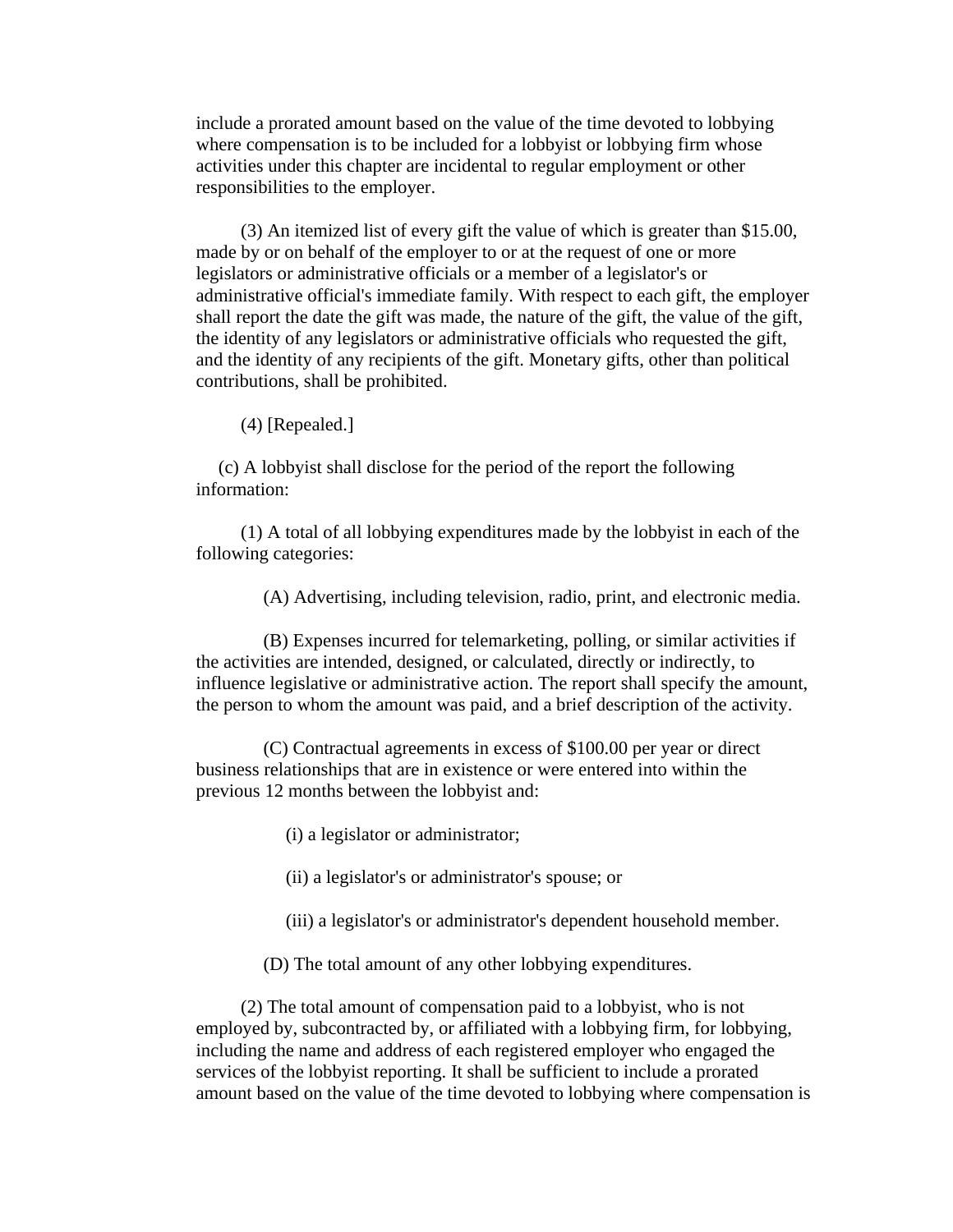to be included for a lobbyist whose activities under this chapter are incidental to other responsibilities to the employer. A lobbyist who is employed by, subcontracted by, or affiliated with a lobbying firm shall not report individual compensation. The total compensation paid to the lobbying firm shall be reported pursuant to section 264b of this title.

(3) An itemized list of every gift, the value of which is greater than \$15.00, made by or on behalf of a lobbyist to or at the request of one or more legislators or administrative officials or a member of the legislator's or administrative official's immediate family. With respect to each gift, the lobbyist shall report the date the gift was made, the nature of the gift, the value of the gift, the identity of any legislators or administrative officials who requested the gift, and the identity of any recipients of the gift. Monetary gifts, other than political contributions, shall be prohibited.

(4) [Repealed.]

(d) Reports for the period July 1 through December 31 shall include, in addition to the totals for the period of the report, totals for the calendar year.

(e) At the same time a report itemizing gifts is filed, the employer or lobbyist shall mail or deliver a copy of the report to the legislators and administrative officials identified in the report.

(f) If an unsolicited gift is given to a legislator or administrative official by a lobbyist or employer and the recipient does not use it and returns it to the donor within 30 days or the donor is reimbursed for its fair market value, it shall not be considered a "gift" and shall not be required to be reported as such by the donor to the Secretary of State. If the item has already been reported as a gift, the lobbyist or employer shall file an amended report with the Secretary of State.

 $(g)$ , (h) [Repealed.]

(i) A lobbyist, lobbying firm, or employer who fails to file a disclosure report on time shall pay a late reporting fee of \$25.00 for each day the disclosure report is late, not to exceed \$350.00.

(j) A gift from a member of an interest group to, or for the benefit of, a legislator or administrative official, which is made in connection with lobbying as defined in subdivision 261(9)(D) of this title, shall be deemed to be made on behalf of the employer or lobbyist who sponsored the activity and shall be reported and itemized. (Added 1989, No. 160 (Adj. Sess.), § 2, eff. April 30, 1990; amended 1993, No. 101, §§ 2, 3; 1997, No. 155 (Adj. Sess.), § 66f; 2005, No. 99 (Adj. Sess.), § 4, eff. Jan. 1, 2007; 2007, No. 5, § 3, eff. April 12, 2007; 2009, No. 33, § 83; 2013, No. 161 (Adj. Sess.), § 67; 2013, No. 191 (Adj. Sess.), § 10; 2015, No. 49, § 3.)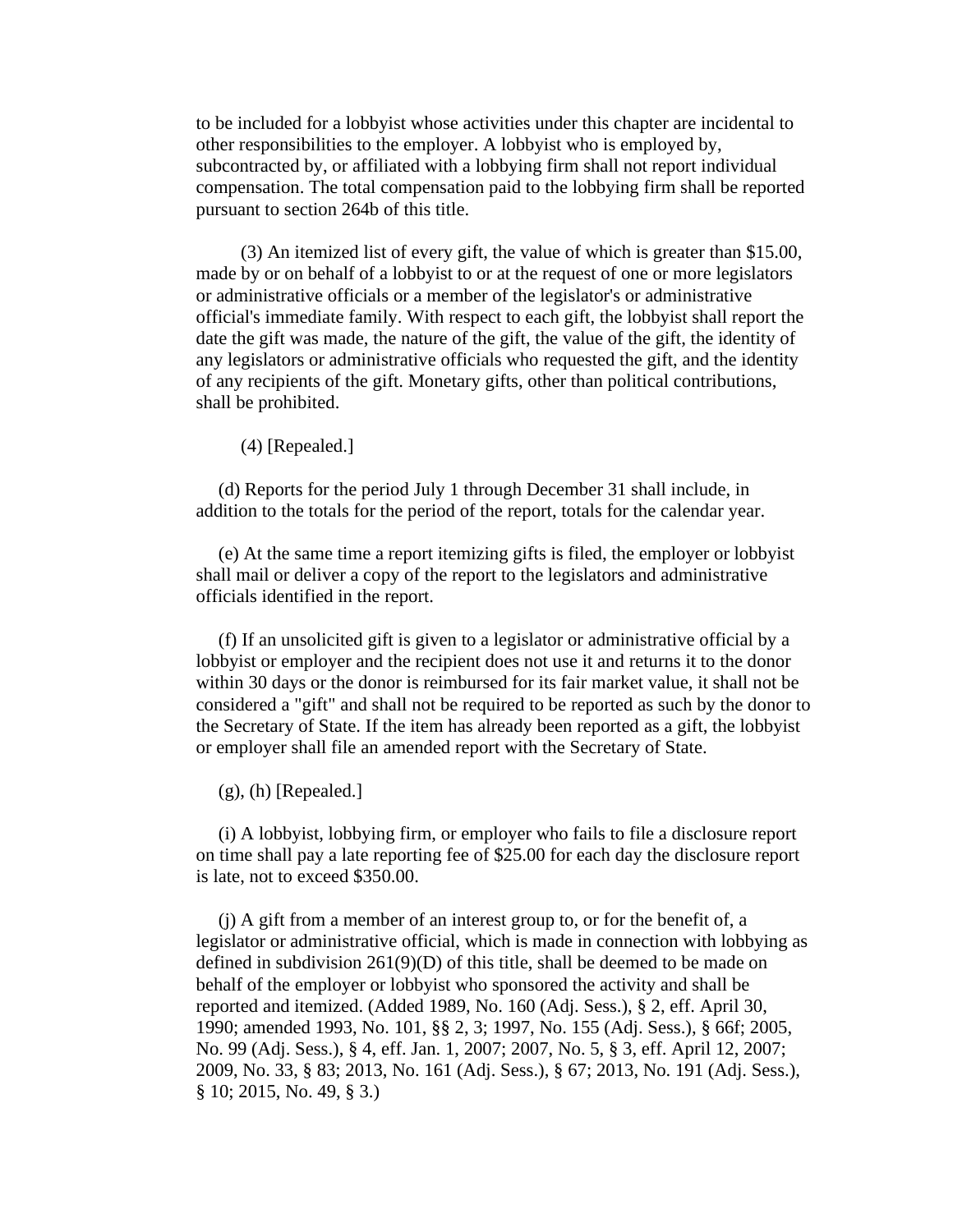**§ 264a. Repealed. 2005, No. 99 (Adj. Sess.), § 7.**

# **§ 264b. Lobbying firm listings; reports of expenditures, compensation, and gifts; lobbying firms**

(a) On forms provided by the Secretary of State, every lobbying firm shall file a listing of all lobbyists who are employed by, subcontracted by, members of, or affiliated with the lobbying firm within 48 hours of any such lobbyists commencing lobbying activities. The lobbying firm shall file an updated listing within 48 hours of any changes to the listing. Every lobbying firm shall pay an initial listing fee of \$150.00.

(b) Every lobbying firm shall file a disclosure report on the same day as lobbyist disclosure reports are due under subsection 264(a) of this title, which shall include:

(1) A total of all lobbying expenditures made by the lobbying firm in each of the following categories:

(A) Advertising, including television, radio, print, and electronic media.

(B) Expenses incurred for telemarketing, polling, or similar activities if the activities are intended, designed, or calculated, directly or indirectly, to influence legislative or administrative action. The report shall specify the amount, the person to whom the amount was paid, and a brief description of the activity.

(C) Contractual agreements in excess of \$100.00 per year or direct business relationships that are in existence or were entered into within the previous 12 months between the lobbying firm and:

(i) a legislator or administrator;

(ii) a legislator's or administrator's spouse; or

(iii) a legislator's or administrator's dependent household member.

(D) The total amount of any other lobbying expenditures.

(2) The total amount of compensation paid to a lobbying firm for lobbying with the name and address of each registered employer who engaged the services of the lobbying firm reporting. It shall be sufficient to include a prorated amount based on the value of the time devoted to lobbying where compensation is to be included for a lobbying firm whose activities under this chapter are incidental to other responsibilities to the employer.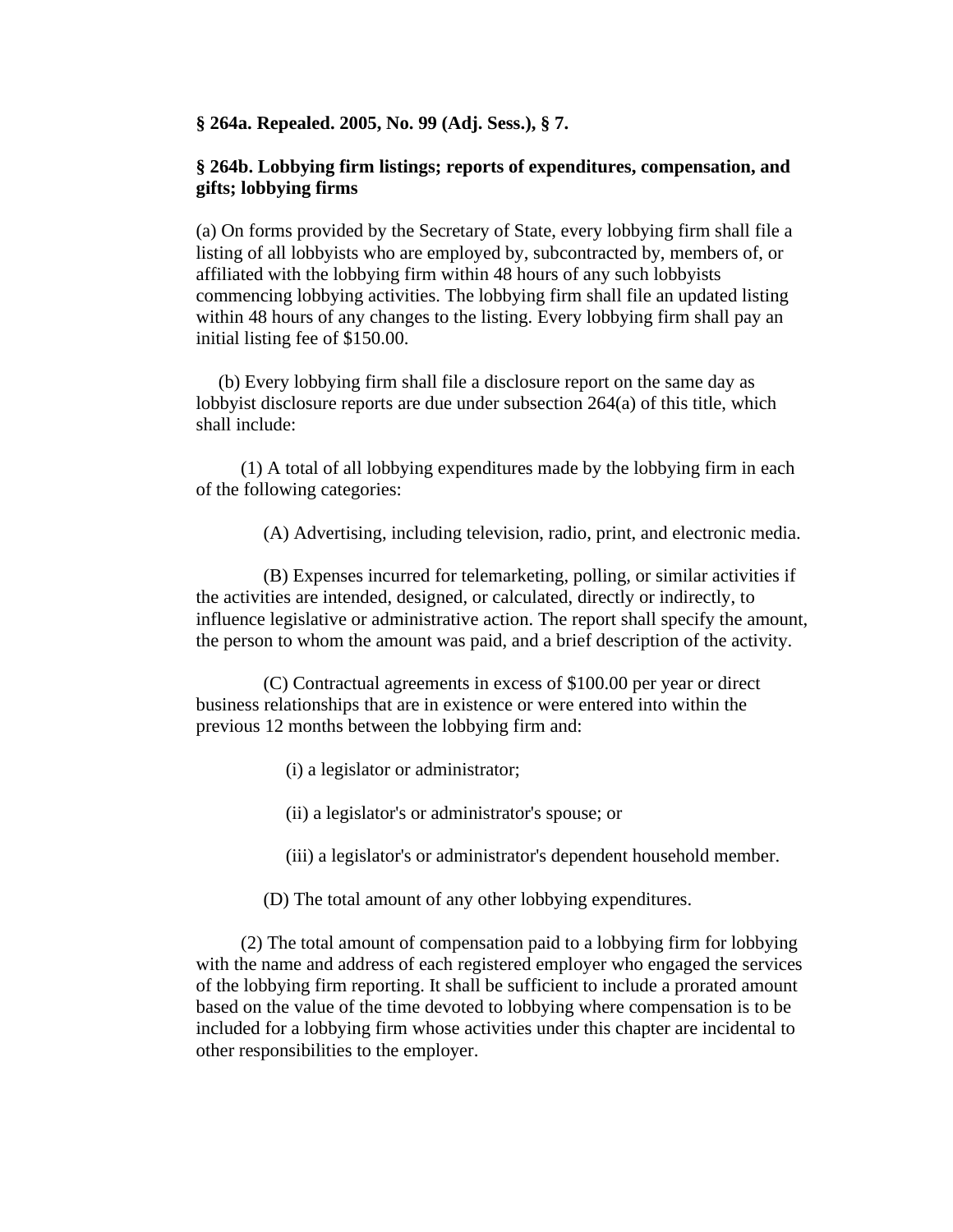(3) An itemized list of every gift the value of which is greater than \$15.00, made by or on behalf of the lobbying firm to or at the request of one or more legislators or administrative officials or a member of a legislator's or administrative official's immediate family. With respect to each gift, the lobbying firm shall report the date the gift was made, the nature of the gift, the value of the gift, the identity of any legislators or administrative officials who requested the gift, and the identity of any recipients of the gift. Monetary gifts, other than political contributions, shall be prohibited.

(4) [Repealed.] (Added 2007, No. 5, § 4, eff. April 12, 2007; amended 2013, No. 161 (Adj. Sess.), § 68; 2013, No. 191 (Adj. Sess.), § 11; 2015, No. 23, § 138; 2015, No. 49, § 4.)

# **§ 264c. Identification in and report of certain lobbying advertisements**

(a) Identification.

(1) An advertisement that is intended, designed, or calculated to influence legislative action or to solicit others to influence legislative action and that is made at any time prior to final adjournment of a biennial or adjourned legislative session shall contain the name of any lobbyist, lobbying firm, or lobbyist employer that made an expenditure for the advertisement and language that the advertisement was paid for, or paid in part, by the lobbyist, lobbying firm, or lobbyist employer; provided, however:

(A) if there are more than three such names, only the three lobbyists, lobbying firms, or lobbyist employers that made the largest expenditures for the advertisement shall be required to be identified; and

(B) if a lobbyist or lobbying firm made the expenditure on behalf of a lobbyist employer, the identification information set forth in subdivision (1) of this subsection shall be in the name of that lobbyist employer.

(2) This identification information shall appear prominently and in a manner such that a reasonable person would clearly understand by whom the expenditure has been made.

### (b) Report.

(1) In addition to any other reports required to be filed under this chapter, a lobbyist, lobbying firm, or lobbyist employer shall file an advertisement report with the Secretary of State if he, she, or it makes an expenditure or expenditures:

(A) for any advertisement that is described in subsection (a) of this section and that has a cost totaling \$1,000.00 or more; or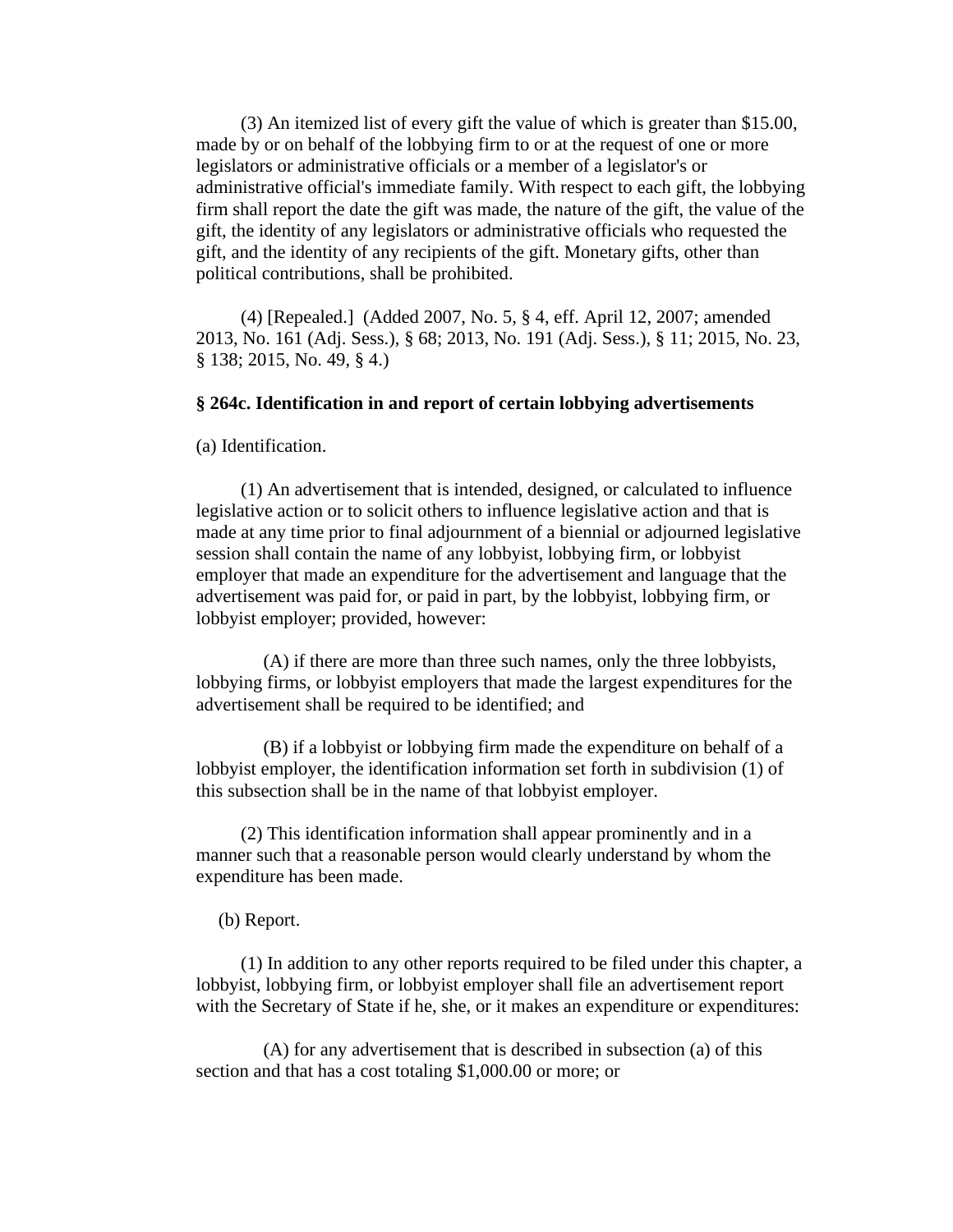(B) for any advertising campaign that contains advertisements described in subsection (a) of this section and that has a cost totaling \$1,000.00 or more.

(2) The report shall be made for each advertisement or advertising campaign described in subdivision (1) of this subsection and shall identify the lobbyist, lobbying firm, or lobbyist employer that made the expenditure; the amount and date of the expenditure and to whom it was paid; and a brief description of the advertisement or advertising campaign.

(3) The report shall be filed within 48 hours of the expenditure or the advertisement or advertising campaign, whichever occurs first.

(4) If a lobbyist or lobbying firm made an expenditure described in subdivision (1) of this subsection on behalf of a lobbyist employer and that lobbyist or lobbying firm filed the report required by this subsection, the report shall specifically identify the employer on whose behalf the expenditure was made.

(c) Definitions. As used in this section:

(1) "Advertisement" means a notice that appears in any of the following public media: radio, television, newspapers or other periodicals, or Internet websites.

(2) "Advertising campaign" means advertisements substantially similar in nature, regardless of the media in which they are placed. (Added 2015, No. 49, § 2.)

# **§ 265. Submission of and access to lobbying disclosures**

(a) The Secretary of State shall provide on his or her website an online database of the lobbying disclosures required under this chapter.

(1) In this database, the Secretary shall provide digital access to each form he or she shall provide to enable a person to file the statements or reports required under this chapter. Digital access shall enable such a person to file these lobbying disclosures by completing and submitting the disclosure to the Secretary of State online.

(2) The Secretary shall maintain on the online database all disclosures that have been filed digitally on it so that any person may have direct machinereadable electronic access to the individual data elements in each disclosure and the ability to search those data elements as soon as a disclosure is filed.

(b) Any person required to file a disclosure with the Secretary of State under this chapter shall sign it, declare that it is made under the penalties of perjury, and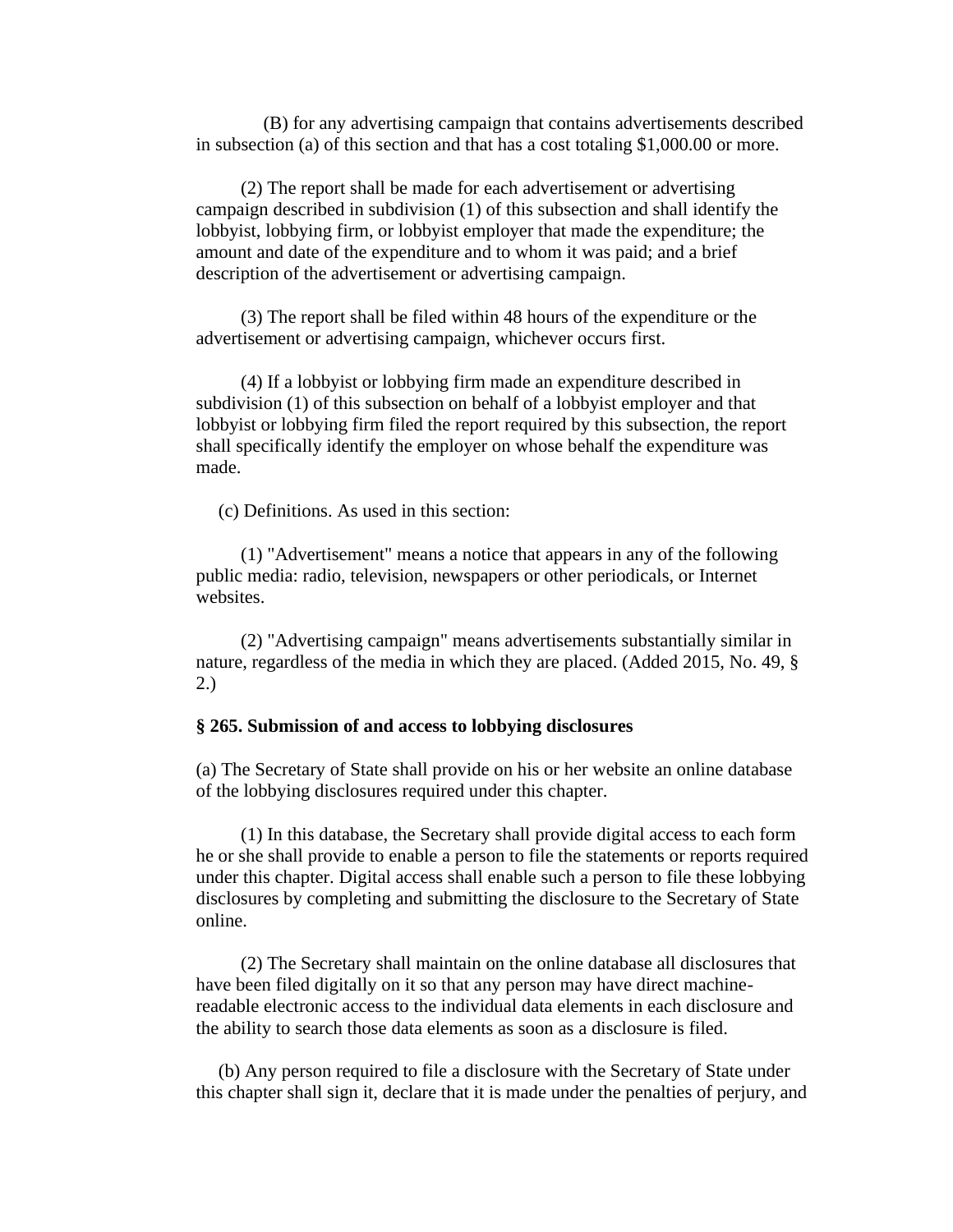file it digitally on the online database. (Added 1989, No. 160 (Adj. Sess.), § 2, eff. April 30, 1990; amended 1993, No. 101, § 3a; 2007, No. 5, § 5, eff. April 12, 2007; 2015, No. 49, § 5.)

#### **§ 266. Prohibited conduct**

(a) It shall be prohibited conduct:

(1) to employ a lobbyist or lobbying firm, or accept employment as a lobbyist or lobbying firm, for compensation that is dependent on a contingency;

(2) for a legislator or administrative official to solicit a gift, other than a contribution, from a registered employer or registered lobbyist or a lobbying firm engaged by an employer, except that charitable contributions for nonprofit organizations qualified under 26 U.S.C.  $\S$  501(c)(3) may be solicited from registered employers and registered lobbyists or lobbying firms engaged by an employer; or

(3) when the General Assembly is in session, until adjournment sine die:

(A) for a legislator, a legislator's candidate's committee, a legislative leadership political committee, or an administrative official to solicit a contribution from a registered lobbyist, a registered employer, or a lobbying firm engaged by an employer; or

(B) for a registered lobbyist, registered employer, or a lobbying firm engaged by an employer to make or promise a contribution to a legislator, a legislator's candidate's committee, or a legislative leadership political committee.

(b)(1) A legislator or an Executive officer, for one year after leaving office, shall not be a lobbyist in this State.

(2) The prohibition set forth in subdivision (1) of this subsection shall not apply to a lobbyist exempted under section 262 of this chapter.

(c) As used in this section:

(1) "Candidate's committee," "contribution," and "legislative leadership political committee" shall have the same meanings as in 17 V.S.A. chapter 61 (campaign finance).

(2) "Executive officer" means:

(A) the Governor, Lieutenant Governor, Treasurer, Secretary of State, Auditor of Accounts, or Attorney General; or